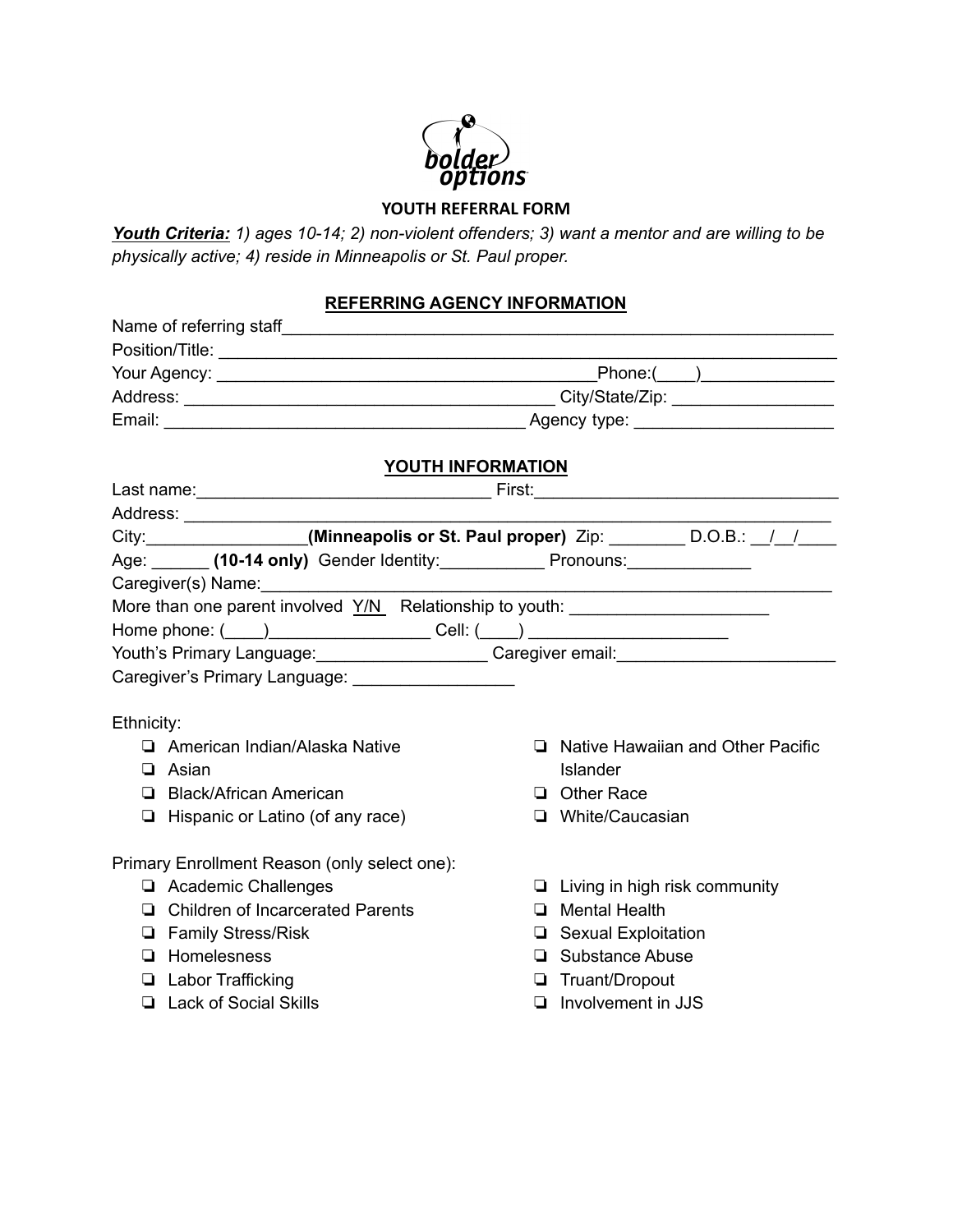Other Enrollment Reason(s):

- ❏ Homelessness
- ❏ Involvement in JJS
- ❏ Labor trafficking
- ❏ Sexual exploitation
- ❏ Academic Challenges
- ❏ Lack of Social Skills
- ❏ Family Stress/Risk
- ❏ Living in high risk communities
- ❏ Children of Incarcerated Parents
- ❏ Mental Health
- ❏ Substance Abuse
- ❏ Truant/Dropout

- Protective Factors:
	- ❏ Family Involvement
	- ❏ Academic Interest
	- ❏ Strong Relational Skills

Target Populations:

- ❏ Youth who have experienced victimization
- ❏ American Indian/Alaska Native Youth
- ❏ Children of Incarcerated Parents
- ❏ Youth who Identify as LGBTQ
- ❏ Community Involvement
- ❏ Sense of Self-Efficacy
- ❏ Youth With Disabilities
- ❏ Youth in Rural Communities
- ❏ Youth Experiencing Labor Trafficking
- ❏ Youth Experiencing Homelessness
- ❏ Youth Experiencing Commercial Sexual Exploitation

### **COMMUNITY AGENCY INFORMATION**

What other relevant community agencies does this youth work with?

#### **PROGRAM CONSENT**

Please initial beside each program requirement.

- The family has been informed of this referral.
- \_\_\_\_\_The youth has been informed of this referral.
- The youth and family are aware that this is a one year program
- The youth will meet with their mentor 2-4 hours each week.

\_\_\_\_\_The youth is aware of the requirements to attend 3 physical challenges, 3 fun physical activity nights, and 6 educational nights with Bolder Options.